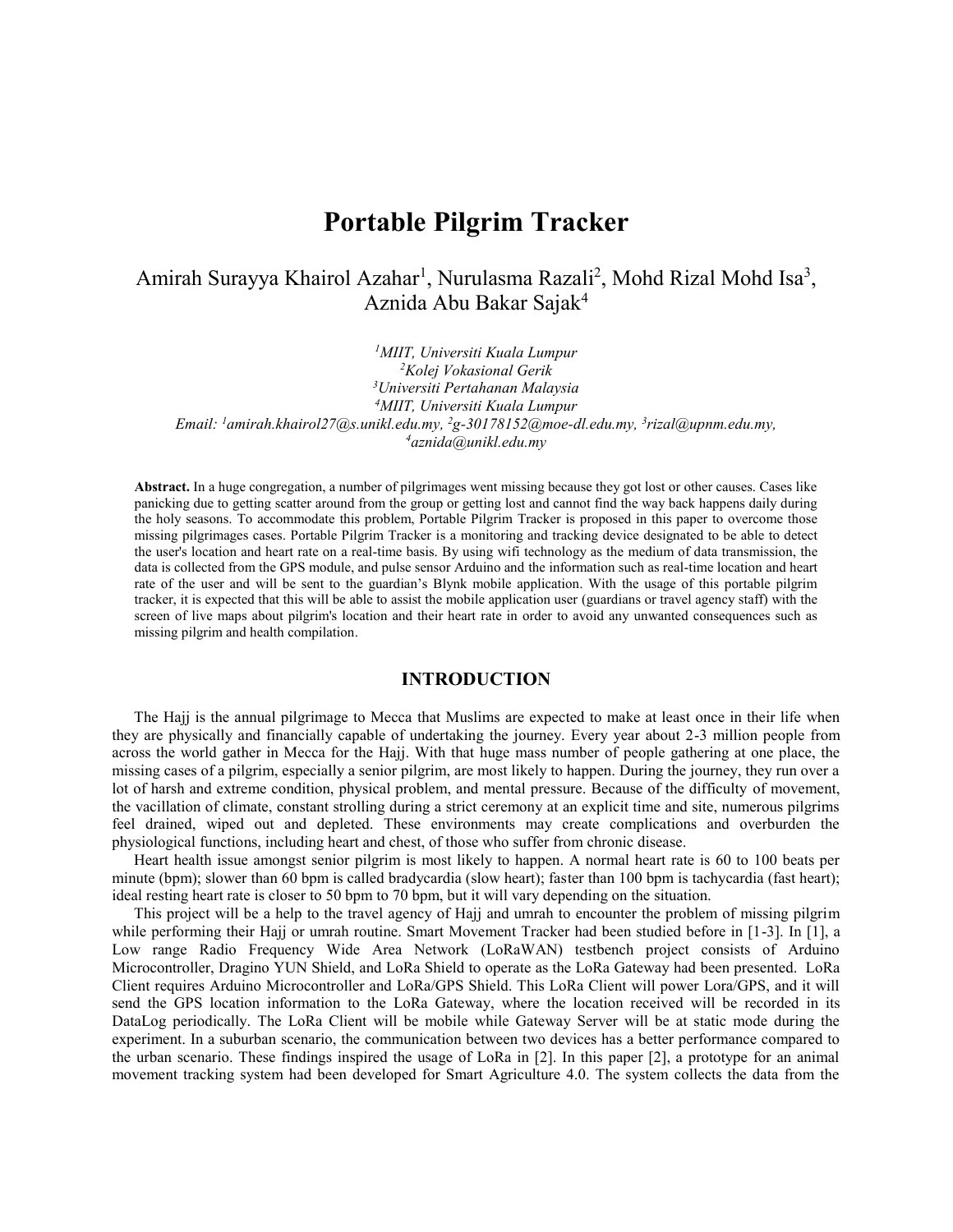GPS module to determine the animal's location, particularly farm animals. While in [3], a tracker for bus's movement had been proposed. A Bus Stop module consists of an RFID tag, and a card reader will be placed on the bus and at the bus stop. This Bus Stop module will be installed at every bus stop and LCD and interfaced to a Microcontroller-Arduino Mega 2560 and Uno R3. This module receives and sends information of the current, previous and next stop of the bus. The Real-Time Clock (RTC) indicates the ETA of the bus at the next stop.

Travel agency staff and family members get to monitor the user's movement location, which is the senior pilgrim, through their smartphones by using the mobile application as in [4-6]. The system is being developed to assist the pilgrim's guardian by having these objectives, which is to detect the GPS location of missing senior pilgrim and monitor the user's heart rate. The additional heart rate monitoring features is the novel feature in this project.

#### **METHODOLOGY**

The prototyping method that has been chosen is the iterative waterfall model. The iterative waterfall model describes a development method that is linear and sequential, but it can be a loop back to other phases when there is a correction needed in certain phases. It has clear and distinct goals for each phase as shown in Fig. 1.



**FIGURE 1**. Iterative Waterfall Model

Figure 2 below shows the system design of how exactly the project supposed to work in a real-time situation. First, the data such as location and heart rate will be collected from the devices and will be sent to the Blynk application via the ESP32 Wifi module. The data will be illustrated on Blynk mobile application.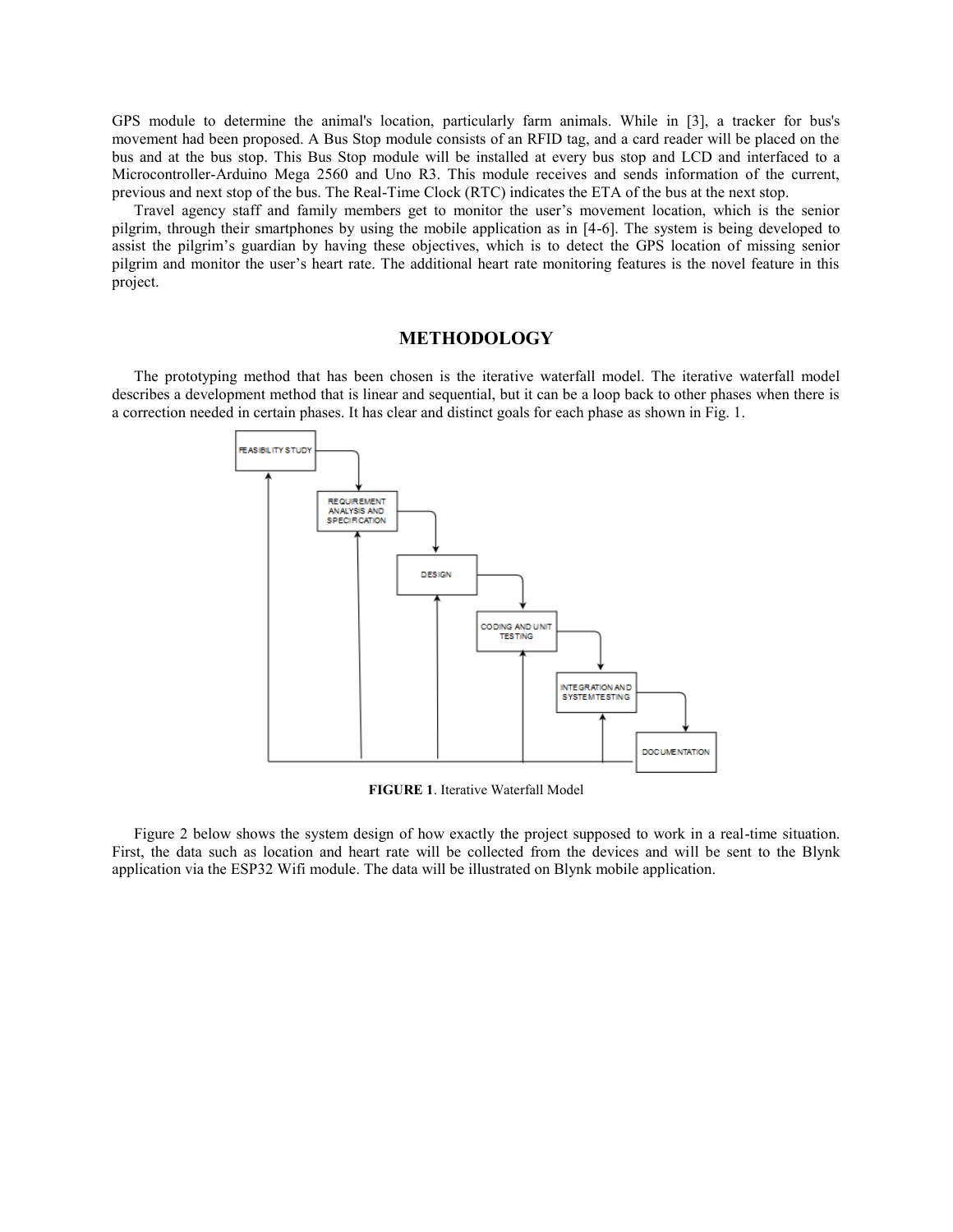

**FIGURE 2.** System Design



**FIGURE 3.** Project Flowchart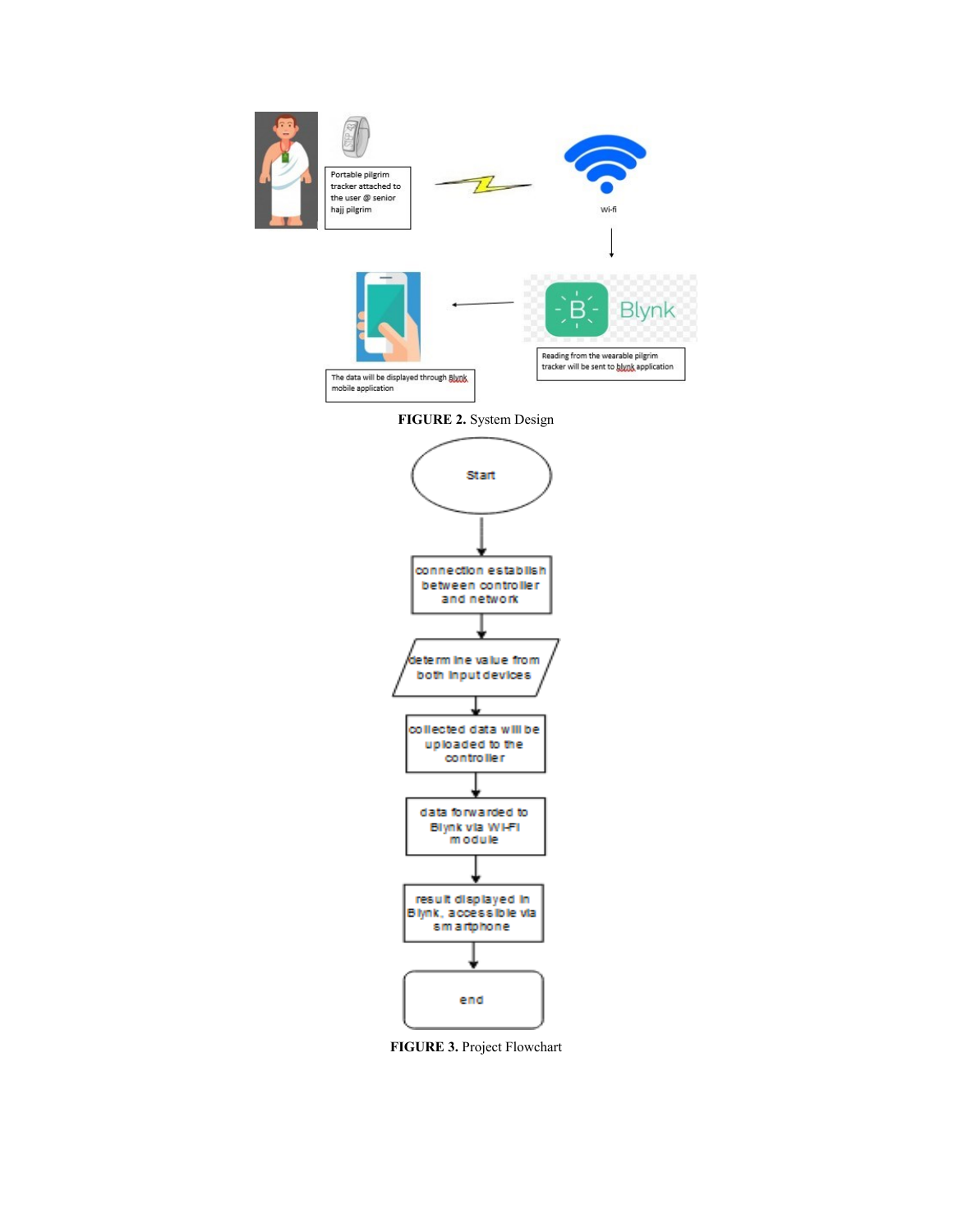#### **PROJECT REQUIREMENTS**

# **3.1 Arduino IDE**

In this project, Arduino Integrated Development Environment or better known as Arduino IDE has been utilized as the main platform to write and upload programs to Arduino compatible boards such as ESP32 that is being used in this project. This platform uses C++ and C language, which makes it's easier to write programs. The figure below shows the initial coding page of the software used to write and modify the programs.

# **3.2 Blynk Application**

Blynk is an IoT platform that allows the researcher to build interfaces for controlling and monitoring hardware projects from mobile devices such as Android and iOS. This platform is being used as a communication medium between the input devices, which are Neo-6m GPS module and pulse sensor, Arduino, to a smartphone via ESP32 wifi module).

#### **3.3 Neo-6m GPS Module**

This module is cost-effective and has high sensitivity [7], and also suitable for indoor application. It has a ceramic patch antenna, built-in EEPROM and LED signal indicator.



**FIGURE 4.** Neo-6m GPS module

#### **3.4 Pulse Sensor Arduino**

SO00837PS model is a plug and plays sensor that can be used conveniently to integrate real-time heart rate data into the project [8].



**FIGURE 5.** Pulse sensor Arduino

#### **3.5 ESP32 Development Board**

In this project, the researcher used DOIT DEVKIT V1 as the microcontroller as it has built-in wifi and Bluetooth function. This board can be programmed into several different programming environments, including Arduino IDE [9].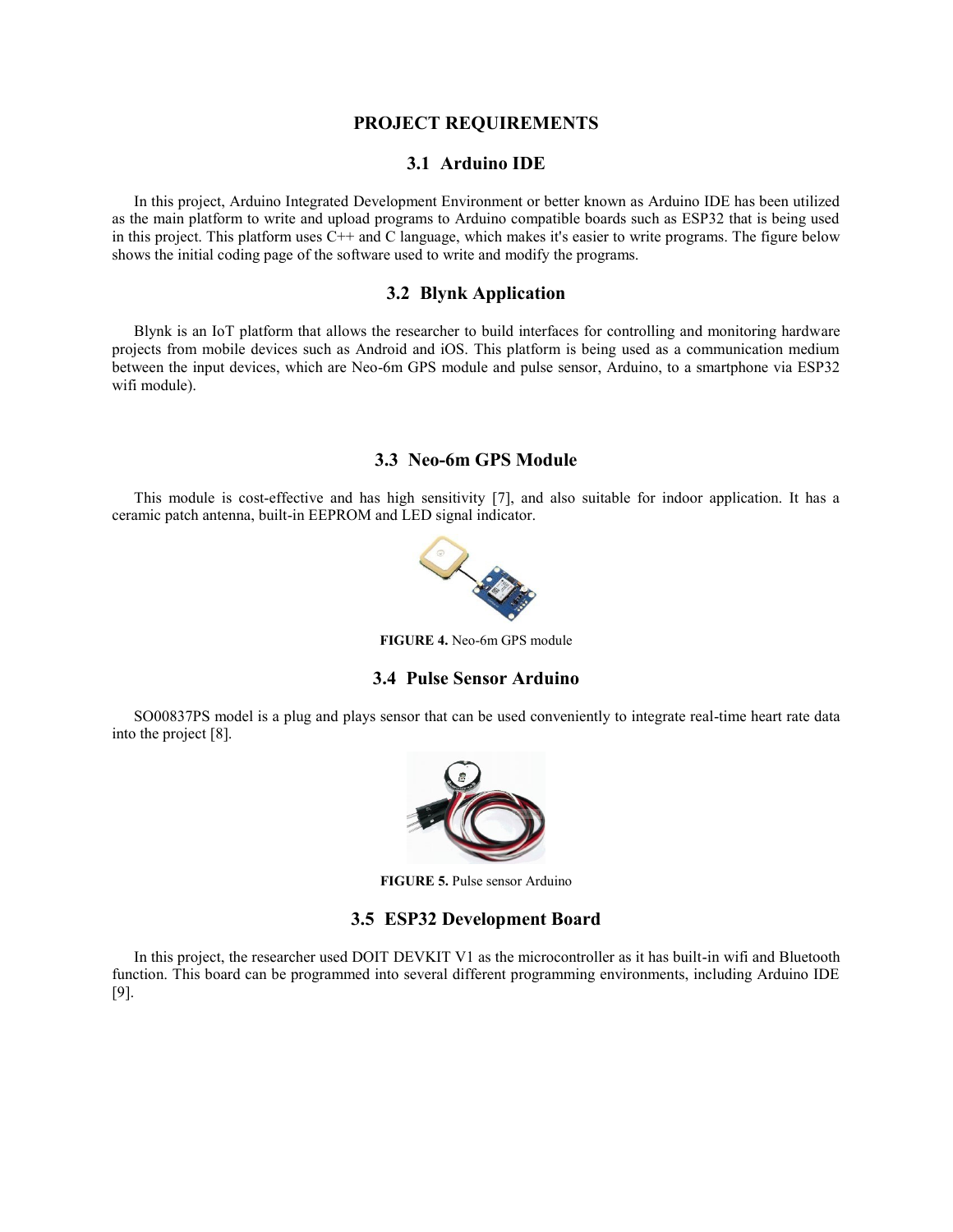

**FIGURE 6.** ESP32 DOIT DEVKIT V1

# **RESULT AND DISCUSSION**



**FIGURE 7.** Testing prototype



**FIGURE 8.** Conducting real-time heart rate collection data.

Figure 7 above shows the prototype being outside of the researcher's house to test the functionality and range of the devices. For location detection, the test is being carried out by bringing out the prototype outside and see if it is detecting any location on the Blynk page. As for the heart rate detection shown in Fig. 8, the testing is being done by placing the pulse sensor Arduino on the wrist and fingers and checking if there are any reading, either normal or abnormal rate from Blynk.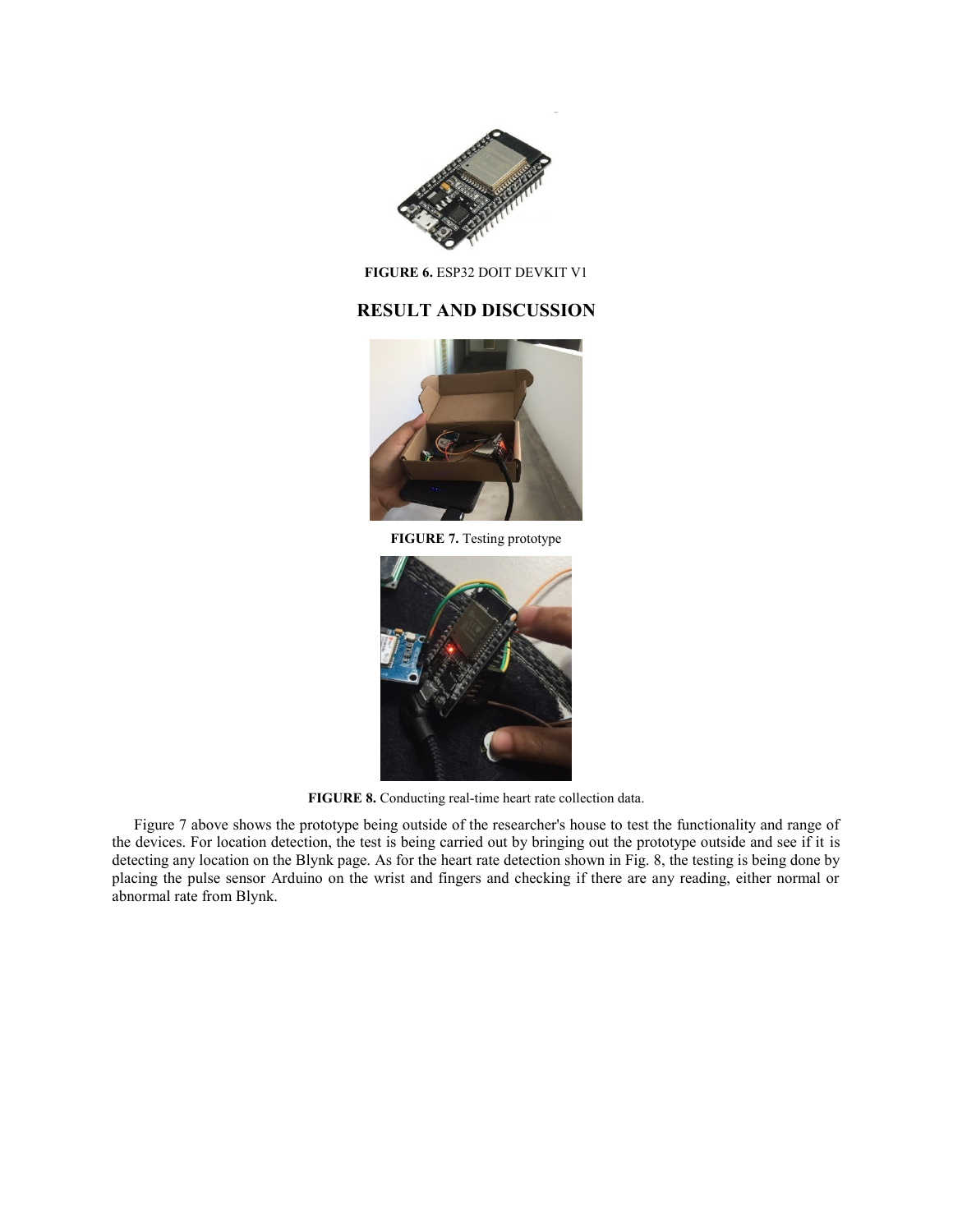

**FIGURE 9.** Pin-point location of the user

For Fig. 9, the Neo-6m GPS module managed to pinpoint the exact location of the user in a real-time situation. The user will be marked online on the Blynk map widget as long as the device has a connection to the internet.

|       | all CELCOM Stay Sa 令 12:44 PM |                          | 40%                                         |
|-------|-------------------------------|--------------------------|---------------------------------------------|
| 旧     |                               | Heart Rate Detectior (O) |                                             |
| GAUGE |                               | V5                       | when the control of the control of the con- |
|       |                               |                          |                                             |
|       |                               |                          |                                             |
|       |                               |                          |                                             |
|       | 89                            |                          |                                             |
|       |                               |                          |                                             |
|       |                               |                          |                                             |
| 30    | 100                           |                          |                                             |
|       |                               |                          |                                             |
|       |                               |                          |                                             |
|       |                               |                          |                                             |
|       |                               |                          |                                             |
|       |                               |                          |                                             |
|       |                               |                          |                                             |
|       |                               |                          |                                             |
|       |                               |                          |                                             |
|       |                               |                          |                                             |

**FIGURE 10.** Real-time heart rate reading

Figure 10 shows real-time heart rate data collected by pulse sensor Arduino, with an interval set of 15 milliseconds. The data can change accordingly to the condition of the user.

# **USER TESTING AND DISCUSSION**

| COMB                                                                                     |  | X    |
|------------------------------------------------------------------------------------------|--|------|
|                                                                                          |  | Send |
| 14:07:22.864 -> rat:0x1 (POWERON RESET), hoot:0x13 (SPI FAST FLASH BOOT)                 |  |      |
| 14:07:22.864 -> configsio: 0. SPIWP:0xee                                                 |  |      |
| (14:07:22.864 -> clk drv:0m00,q drv:0x00,d drv:0x00,cs0 drv:0x00,hd drv:0x00,wp drv:0x00 |  |      |
| 14:07:22.864 -> node:DIO, clock div:1                                                    |  |      |
| 14:07:22.864 -> load:0x3fff0018.len:4                                                    |  |      |
| 14:07:22.864 -> load:0x3fff001c.len:1216                                                 |  |      |
| 14:07:22.864 -> ho 0 tail 12 room 4                                                      |  |      |
| 14:07:22.864 -> load:0x40078000.len:9720                                                 |  |      |
| 14:07:22.864 -> ho 0 tail 12 room 4                                                      |  |      |
| 14:07:22.864 -> load:0x40080400.len:6352                                                 |  |      |
| 14:07:22.864 -> entry 0x400806b8                                                         |  |      |
| 14:07:23.132 -> Connecting to                                                            |  |      |
| 14:07:23.132 -> tehais 68 2.4Ghz                                                         |  |      |
| $14:07:23.718$ $\rightarrow$                                                             |  |      |
| 14:07:25.712 -> WIFI connected                                                           |  |      |

**FIGURE 11.** Wifi connection status displayed on Arduino IDE.

Figure 11 shows the system successfully connected to the wifi after including wifi credentials such as username and password.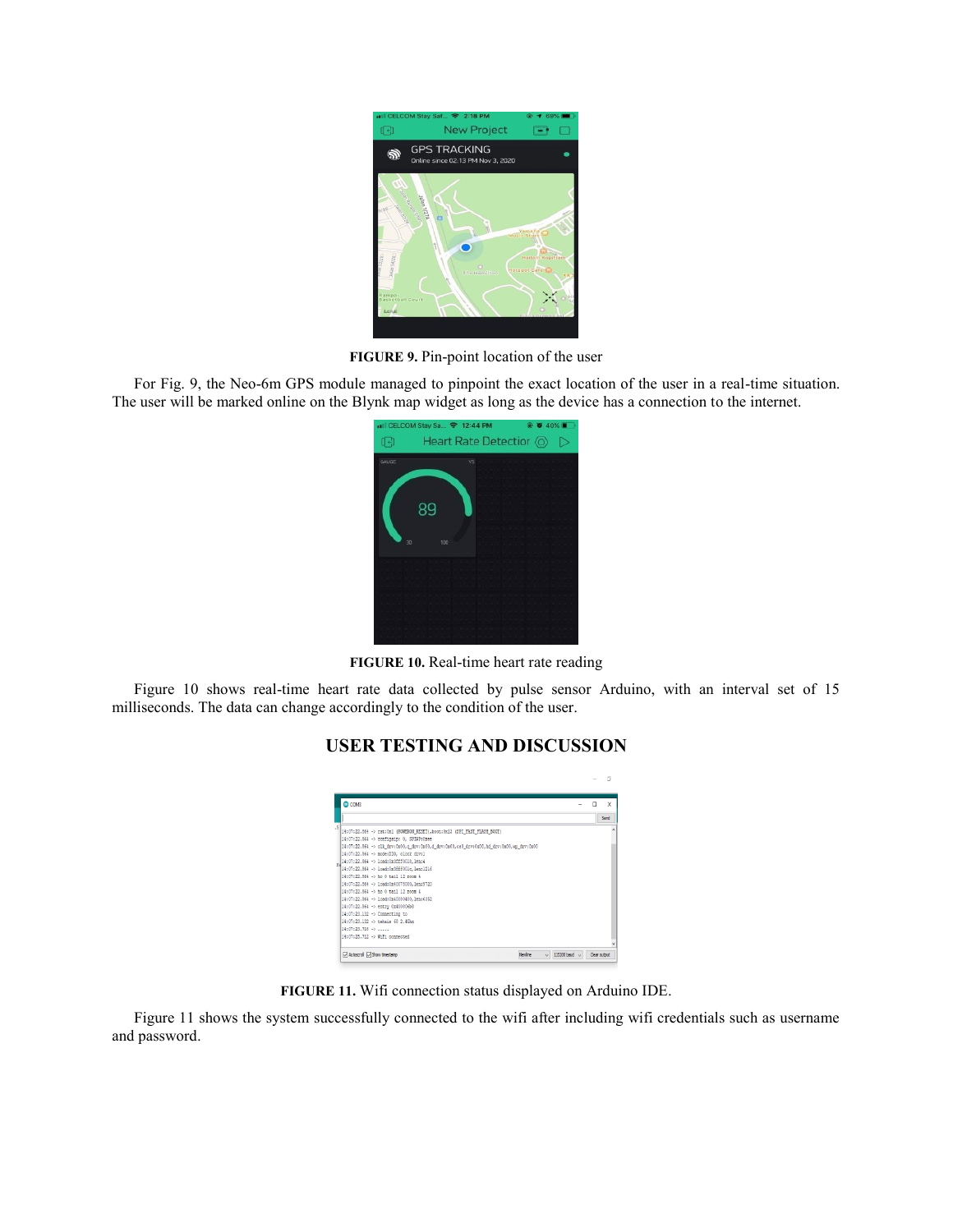

**FIGURE 12.** Blynk connected with ESP32.

Figure 12 shows the green light at the right indicated that Blynk was successfully connected to the prototype and ready to be used. The prototype was connected using an ESP32 Dev board that has an embedded wifi module.



**FIGURE 13.** Initial map widget

For Fig. 13, the initial map widget managed to send a point to the map with a command; Blynk.virtualWrite(V0, 1, latitude, longitude, "Location").

|            | ull CELCOM Stay Sa → 12:44 PM |    | $^{\circ}$ | $\bullet$ 40% $\bullet$ |
|------------|-------------------------------|----|------------|-------------------------|
| $\epsilon$ | Heart Rate Detectior ©        |    |            |                         |
| GAUGE      |                               | V5 |            |                         |
|            |                               |    |            |                         |
|            |                               |    |            |                         |
|            |                               |    |            |                         |
|            |                               |    |            |                         |
|            | xч                            |    |            |                         |
|            |                               |    |            |                         |
|            |                               |    |            |                         |
| 30         | 100                           |    |            |                         |
|            |                               |    |            |                         |
|            |                               |    |            |                         |
|            |                               |    |            |                         |
|            |                               |    |            |                         |
|            |                               |    |            |                         |
|            |                               |    |            |                         |

**FIGURE 14.** Gauge widget for heart rate

Figure 14 shows the gauge widget, which functions to display numerical value and provides real-time reading in a nice and proportional manner. This widget functions in two modes; PUSH mode and Frequency Reading mode. PUSH mode has been chosen because, for this mode, every message that hardware sends to the server is stored automatically on the server. It does not require the application to be online.